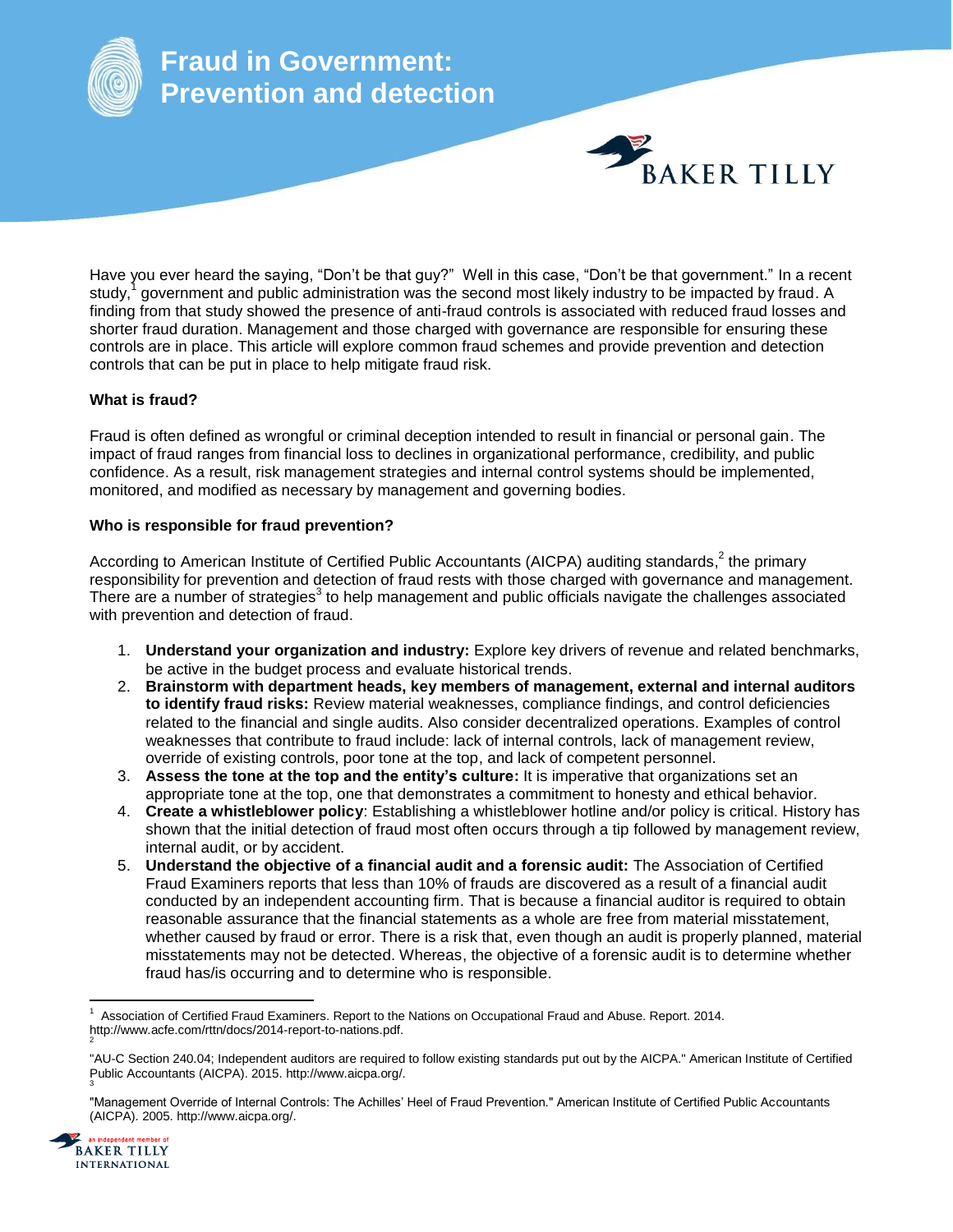While management and governing bodies are typically trusting, simple "blind faith" in a trusted employee alone is not sufficient. Management and governing bodies need to also verify what they are being told or shown. This begins by promoting an organizational culture of honesty and ethical behavior and includes spending time following through, holding others accountable, and asking probing questions. The simple tactic of verifying information can act as a deterrent, which could reduce the likelihood of fraud.

## **What common fraud schemes look like and how to prevent/detect fraud**

**Skimming.** Money intended for the government that an individual takes for personal use. For example, cash receipts may never get entered into the system or they may be entered, but then voided/manipulated. This type of fraud is more likely to occur in unsupervised areas that lack controls over accepting cash.

Limit unsupervised cash collection locations. For remaining unsupervised cash collection locations, implement procedures for reconciling receipts and ensure deposits are properly reviewed and supported. For all cash collections, track, reconcile, and review adjustments made to fees charged and collected, and analyze deposits over time to identify anomalies.

**Forgery or alterations.** Includes checks, p-cards, vendor invoices, or employee payroll that are forged or altered. Be aware of a lack of security surrounding unwritten checks and signature stamps, little to no oversight or segregation of responsibilities, and the failure to account for all checks, wires, and electronic payments.

Develop appropriate check processing and reconciliation procedures, and ensure the approval of disbursements includes accounting for the entire sequence of payments (checks, wires, electronic payments, etc.). Do not presign checks. Require dual signatures. Finally, limit the number of bank accounts used by decentralized locations. Someone independent of check processing and distribution should reconcile all bank accounts.

**Unauthorized vendor distributions.** Payments may be made to a fictitious vendor for goods never received or a legitimate vendor for personal goods. Vulnerable situations that allow for unauthorized vendor distributions occur in departments without effective oversight. Vulnerability may also stem from the lack of segregation between ordering, receiving, and approval functions.

Create/update purchasing, procurement card, wire transfer, and vendor management policies. Purchasing policies should address limits and purchasing authority; as well as authorization for users, daily and transaction limits, and documentation requirements. When new vendors are created, limit access to select personnel who are not involved in the disbursement or approval process. Ensure all new vendors are appropriately reviewed and approved by a supervisor.

**Unauthorized payroll disbursements.** This can include fictitious employees, unauthorized pay increases, or overtime. An inadequate review of employee timesheets or lack of reconciliation of payroll records to disbursements is another gateway to unauthorized disbursements.

Enforce appropriate payroll process policies and controls. Similar to the creation of new vendors, creation of new employees or financial disbursements in the payroll system should be limited to select personnel who are not involved with the approval process. A supervisor should review new employees added to the system on a regular basis, and review of payroll or financial disbursements should be assigned to someone independent of the process.